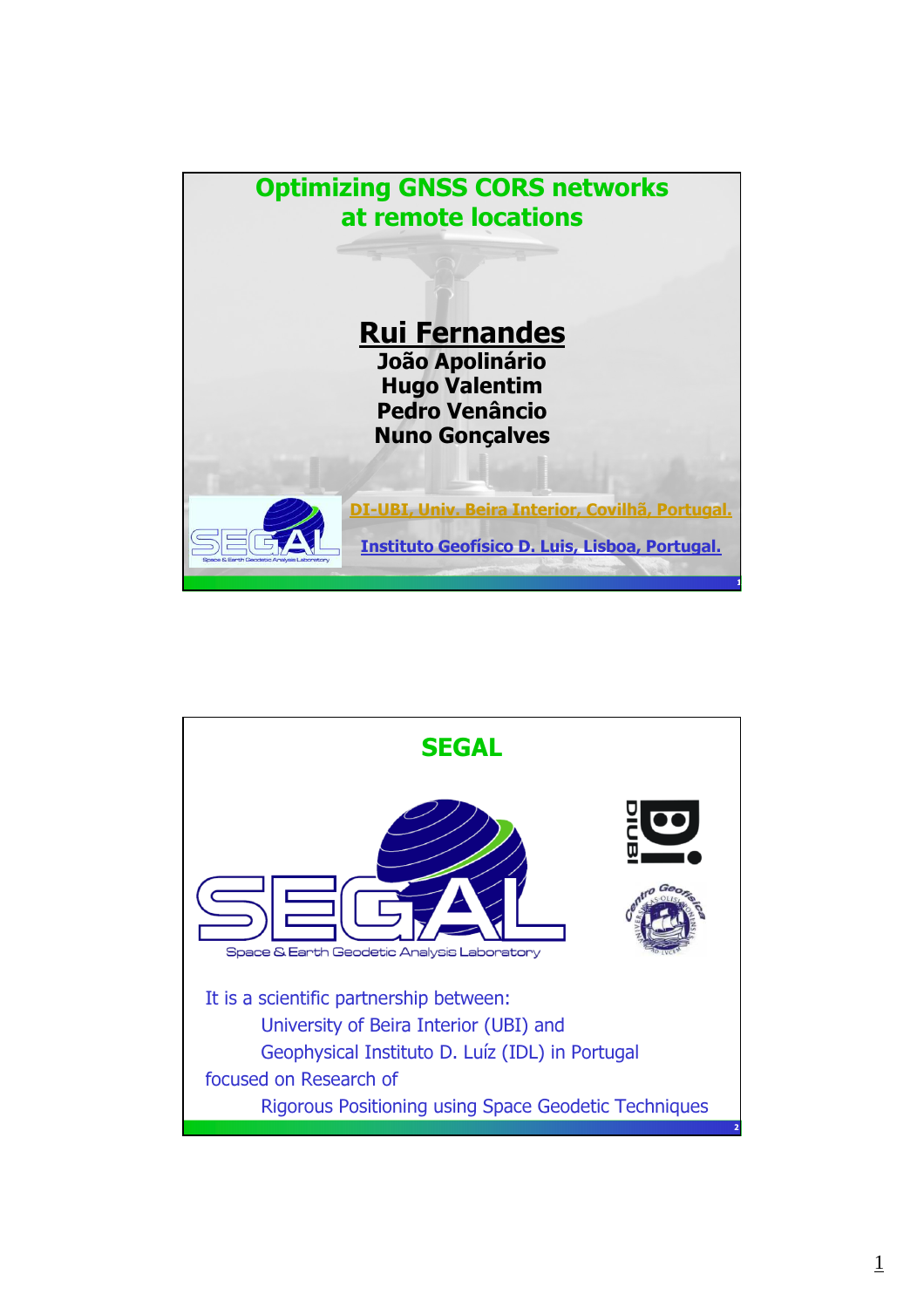

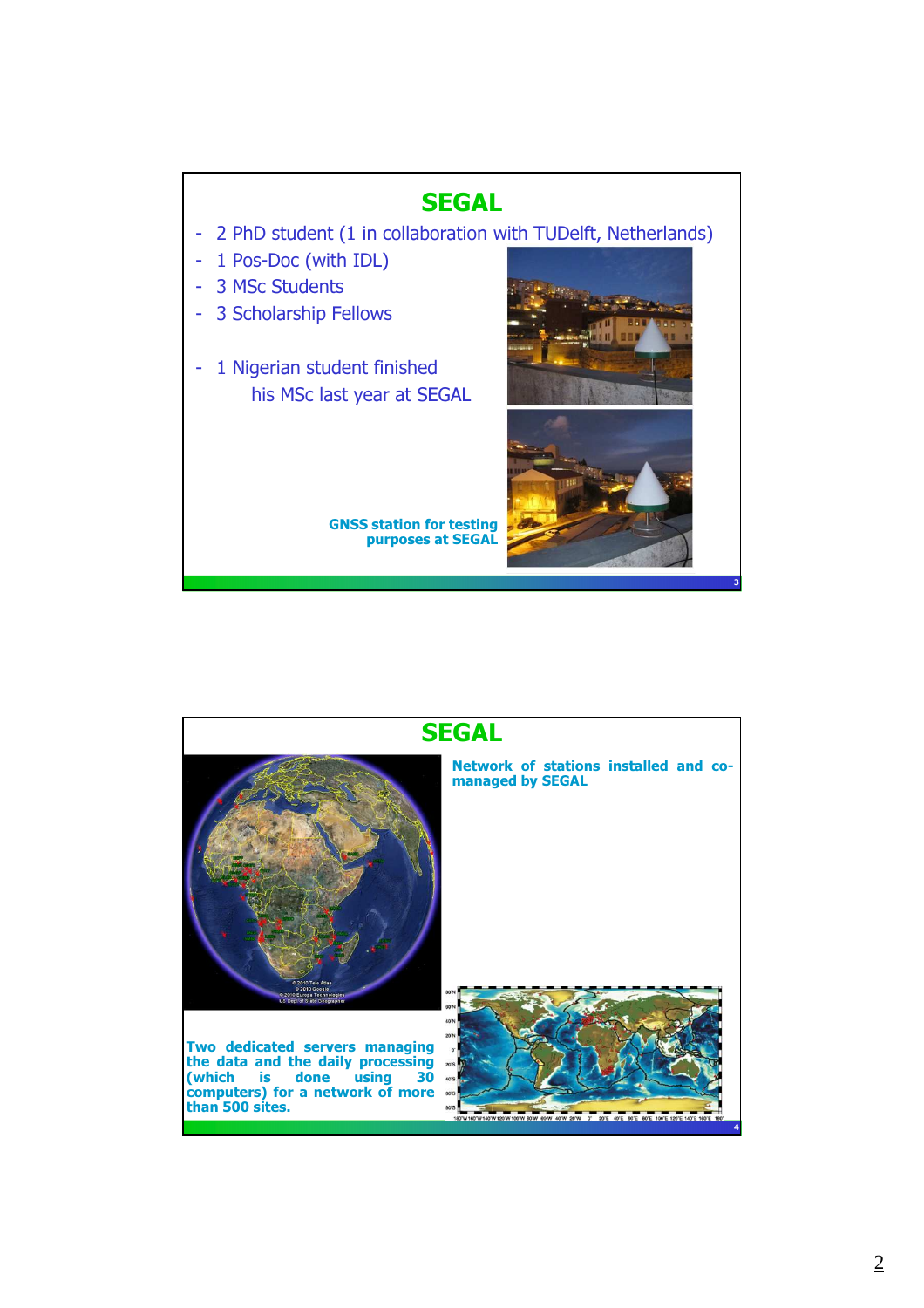

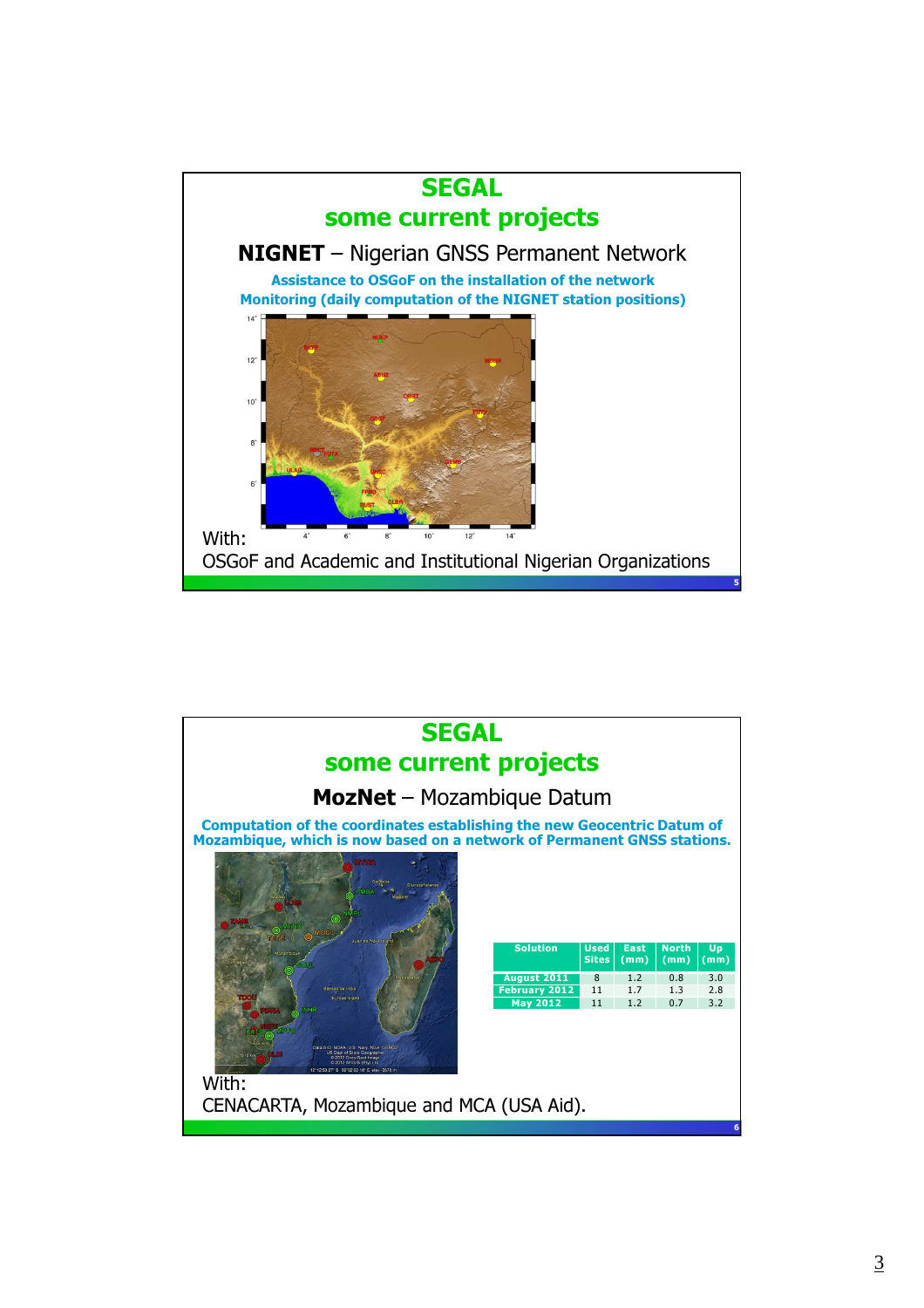

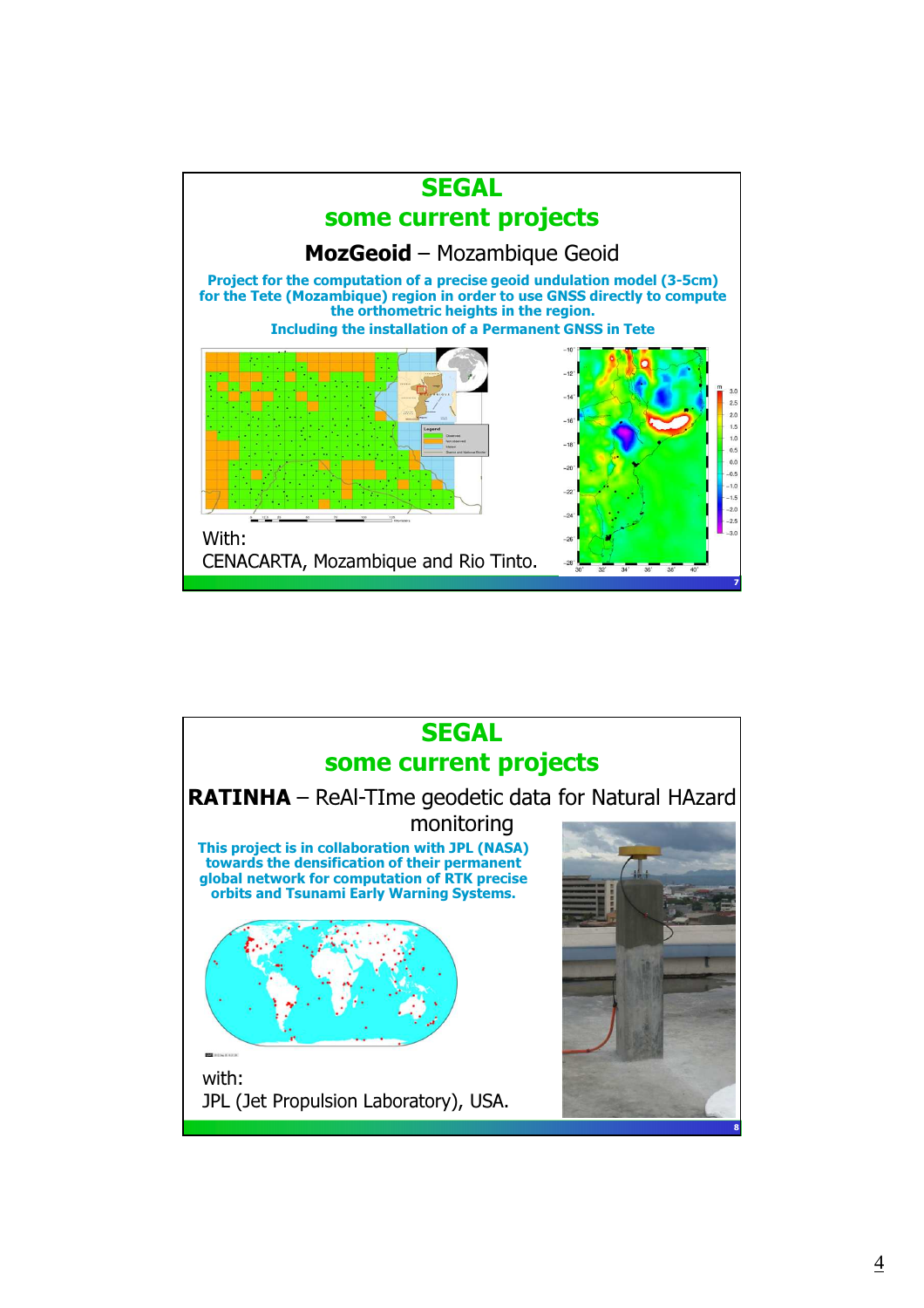## **SEGAL** some current projects

SOGRA - Supporting Optimized GNSS Research in Africa

Development of an integrated system to be deployed at remote locations and able to be used by different scientific and technical GNSS applications simultaneously (e.g., ionosphere studies, tectonics, reference frames)

With: Boston College and AFRL, USA



9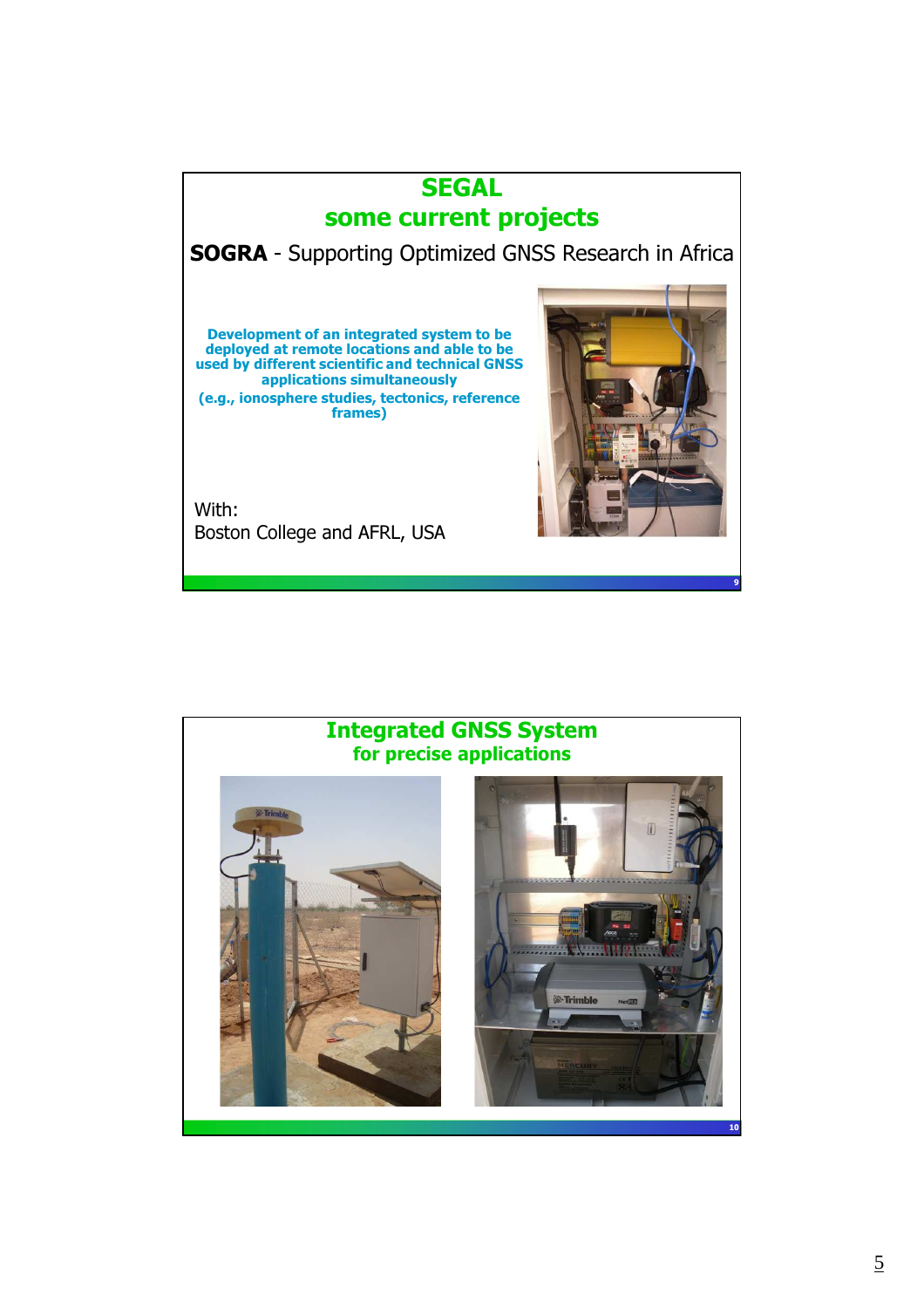## Integrated GNSS System for precise applications a) receiver - the system was developed in order to be independent of the receiver used (currently, the system is working with different models from four different vendors). b) router - this equipment manages all local processing and the communications using mobile communications (3G). The collaboration with AFRL (ionosphere research) intends to develop systems that can be used by different applications: ionosphere research implies data acquisition at high frequencies (>20Hz) that it is impossible to transfer. Therefore, local storage can be required. The goal is to use the most effective device in terms of components and power consumption. Currently, the option is a router but other options are being investigated. c) power management - there is redundant power supply. The receiver and router work both on solar panel and on electrical grid (when available). The radios (used to stream RTK corrections) only work on the electrical grid.

## Integrated GNSS System for precise applications

Mobile Communications is the best option at many regions in the globe, particularly in Africa. Because the alternatives are:

- too expensive (Satellite Links)
- unreliable or inexistent (Landline comms)

However, the management of the stations requires remote access which implies the existence of a real IP (public or dynamic). This is not possible in Nigeria (and many other countries) because no IP is provided to the mobile user when (s)he connects.

To use a public IP is possible but it is very expensive.



11

12



SEGAL developed a solution that allows to access remotely all stations in the network using a single server with public IP.

Each station establishes a secure connection with the server which creates a direct tunnel between them allowing the remote access to the station.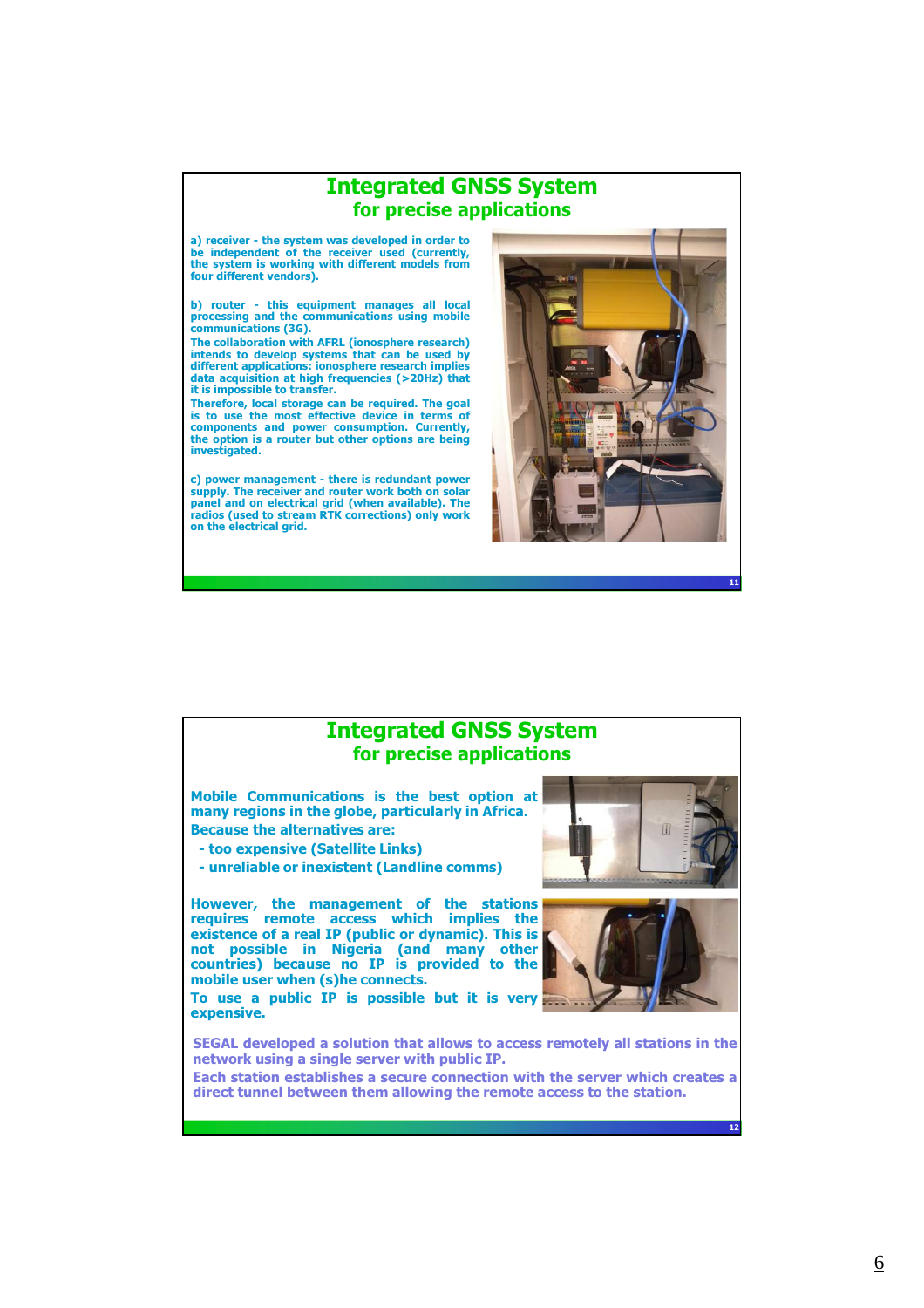| <b>Integrated GNSS System</b><br>for precise applications                                                                                                                                                                                                      |                                                                        |  |
|----------------------------------------------------------------------------------------------------------------------------------------------------------------------------------------------------------------------------------------------------------------|------------------------------------------------------------------------|--|
| We are investigating now the use of a small PC<br>with very low consumption as alternative to the<br>routers.<br><b>Advantages:</b><br>- Even lower power.<br>- Highly configurable.<br>- Economic<br>- Not dependent of router availability in<br>the future. |                                                                        |  |
| <b>SEGAL</b><br>Contact<br><b>Network</b><br>ie:T<br><b>Internet Status</b><br>Gateway.<br><b>VPN Conections</b><br>Mehrusak<br><b>Connection Stats</b><br>Broadcast<br><b>truise</b>                                                                          | This includes new dedicated software<br>that is being developed.<br>13 |  |

| ell geodac.di.ubi.pt/MGN/add_station_form.html                                                                                                                                                                                                                                                                                                                                                                                                                                                                                 | monitoring gnss networks w.o developed by SEGAL<br><b>Network Status</b><br><b>Alerts Configuration</b><br><b>Stations Configuration</b>                                                                                                                                                                                                                                                                                                                                                     | Logout<br><b>Data Handling</b>                                                                                                                                                                                                                                                       |
|--------------------------------------------------------------------------------------------------------------------------------------------------------------------------------------------------------------------------------------------------------------------------------------------------------------------------------------------------------------------------------------------------------------------------------------------------------------------------------------------------------------------------------|----------------------------------------------------------------------------------------------------------------------------------------------------------------------------------------------------------------------------------------------------------------------------------------------------------------------------------------------------------------------------------------------------------------------------------------------------------------------------------------------|--------------------------------------------------------------------------------------------------------------------------------------------------------------------------------------------------------------------------------------------------------------------------------------|
| ways notton<br><b>COMPANY</b><br><b>O VIN</b><br>n<br>$\lim$ externalized $11D.Z$ :<br>Only if applyable<br>Sonnection - offene time timit<br><b>SOUTIST</b><br>estitute<br>Longitude<br><b>RINEX Directory</b><br>Tile name: unique identifier<br>Yile name: date start position<br>File name: year lenght<br>File name: year start position<br>File name: month lenght<br>File name: month start position<br>File name: day lenght<br>File name: day start position<br>File name: doy lenght<br>File name:doy start position | <b>Stations Configuration</b><br>Add View Remove Refresh<br>Station<br>Local<br>Connection Type<br>1 OSGF<br>Abula<br>FILE<br>2 ULAG<br>VPN<br>Lagos<br>3 FUTY<br>VPN<br>Yola<br>$4$ ABUZ<br>Zaria<br>VPN<br>5 BKFP<br>Bimin Kabbi<br>VPN<br>6 UNEC<br>VPN<br>Enugu<br>7 RUST<br>Port Harcourt VPN<br><b>B</b> GEMB<br>Gembu<br>VPN<br>9 MDGR<br>Maiduguri<br>VPN<br>10 CLBR<br>Calabar<br>VPN<br>ip<br>11 CGGT<br>Toro<br>12 FUTA<br>Akure<br>VPN<br>13 HLIKP<br><b>Umw.k</b><br><b>VPN</b> | Map<br>Mali<br>Niger<br>Chad<br>Burkina<br>Fase<br>Central<br>d'Ivoire Ghana<br><b>African</b><br>Cameroon<br>Republic<br>Abdun ACOB<br>Yacund<br>Equatorial<br>ina)<br>Gabon Congo<br><b>County 1,1000 km</b><br>Maticlede 02013 Beaumoit, Coogle, MapLink, ORION-ME - Terres of L. |
| Add<br>Reset Cancel<br>MGN is an application developed by SEGAL to monitoring GNSS networks.<br>It is highly configurable, allowing to control different ways to stream the<br>data to the server (where the application is installed) and accepting<br>different data formats (implying to be independent of the receiver vendor<br>and permitting to mix different models in the same network).                                                                                                                              |                                                                                                                                                                                                                                                                                                                                                                                                                                                                                              |                                                                                                                                                                                                                                                                                      |